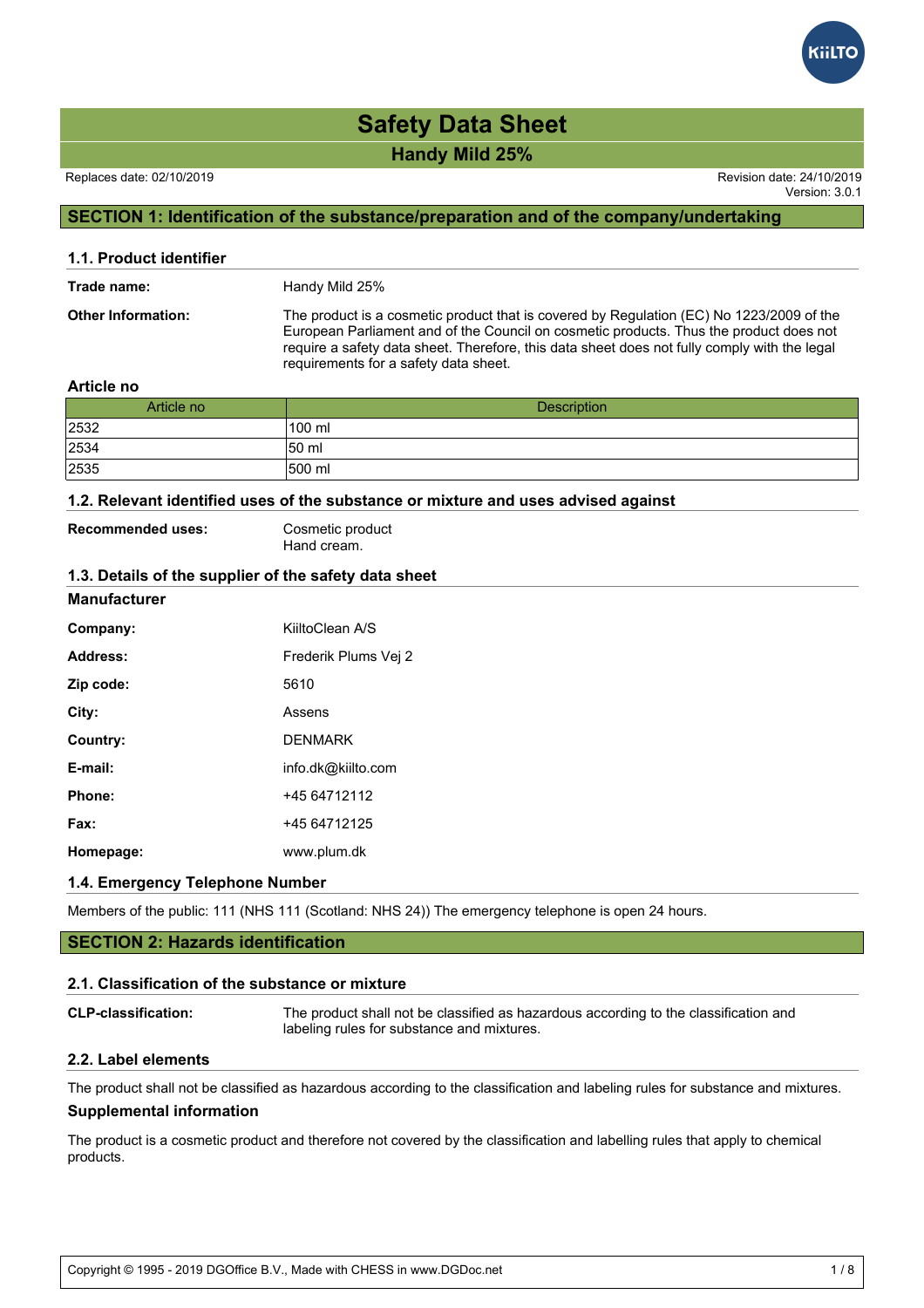# **Handy Mild 25% Safety Data Sheet**

Replaces date: 02/10/2019 Revision date: 24/10/2019

Version: 3.0.1

## **2.3. Other hazards**

The product does not contain any PBT or vPvB substances.

# **SECTION 3: Composition/information on ingredients**

### **3.2. Mixtures**

| Substance                                         | <b>CAS No</b> | EC No | REACH Reg. No. | Concentration | <b>Notes</b> | CLP-<br>classification |
|---------------------------------------------------|---------------|-------|----------------|---------------|--------------|------------------------|
| <b>AQUA</b>                                       | 7732-18-5     |       |                | 50 - 80%      |              |                        |
| <b>CETEARYL</b><br>ALCOHOL                        | 67762-27-0    |       |                | $5 - 10%$     |              |                        |
| GLYCERIN                                          | 56-81-5       |       |                | $5 - 10%$     |              |                        |
| <b>ISOPROPYL</b><br>PALMITATE                     | 142-91-6      |       |                | $1 - 5%$      |              |                        |
| <b>LANOLIN</b>                                    | 8006-54-0     |       |                | $1 - 5%$      |              |                        |
| CETEARETH-30                                      | 68439-49-6    |       |                | 1 - 5%        |              |                        |
| <b>SORBITAN</b><br><b>STEARATE</b>                | 1338-41-6     |       |                | $1 - 5%$      |              |                        |
| PHENOXYETHA<br><b>NOL</b>                         | 122-99-6      |       |                | $< 1\%$       |              |                        |
| PANTHENOL                                         | 81-13-0       |       |                | $< 1\%$       |              |                        |
| <b>PROPYLENE</b><br><b>GLYCOL</b>                 | 57-55-6       |       |                | $< 1\%$       |              |                        |
| <b>SODIUM</b><br><b>BENZOATE</b>                  | 532-32-1      |       |                | $< 1\%$       |              |                        |
| <b>CITRIC ACID</b>                                | 77-92-9       |       |                | $< 1\%$       |              |                        |
| <b>ALOE</b><br><b>BARBADENSIS</b><br>LEAF EXTRACT | 85507-69-3    |       |                | $< 0.1\%$     |              |                        |

Please see section 16 for the full text of H-phrases.

# **SECTION 4: First aid measures**

# **4.1. Description of first aid measures**

| Inhalation:          | The product does not release hazardous vapours. Seek fresh air.                                                                                                                                                                                                                                                                                                                                                                                                                                                                                                                                                                                                                                        |  |  |
|----------------------|--------------------------------------------------------------------------------------------------------------------------------------------------------------------------------------------------------------------------------------------------------------------------------------------------------------------------------------------------------------------------------------------------------------------------------------------------------------------------------------------------------------------------------------------------------------------------------------------------------------------------------------------------------------------------------------------------------|--|--|
| Ingestion:           | Wash out mouth thoroughly and drink 1-2 glasses of water in small sips. Seek medical<br>advice in case of discomfort.                                                                                                                                                                                                                                                                                                                                                                                                                                                                                                                                                                                  |  |  |
| <b>Skin contact:</b> | The product is intended to come into contact with the skin. In case of wound smarts, flush<br>with water.                                                                                                                                                                                                                                                                                                                                                                                                                                                                                                                                                                                              |  |  |
| Eye contact:         | Flush with water (preferably using eye wash equipment) until irritation subsides. Seek<br>medical advice if symptoms persist.                                                                                                                                                                                                                                                                                                                                                                                                                                                                                                                                                                          |  |  |
| General:             | In case of doubt or if symptoms persist, seek medical advice. The product has been safety<br>evaluated in accordance with Regulation (EC) No 1223/2009 on cosmetic products, Article<br>10. If, despite the implemented safety evaluations, problems or discomfort are still<br>experienced when using the product, please report it to KiiltoClean A/S, info.dk@kiilto.com<br>or phone +45 6471 2112, so that necessary remedial measures can be initiated and the<br>obligation to report serious adverse effects in accordance with Article 23 of the Regulation<br>are met. Serious adverse effects should always be reported to the competent authority of<br>the State where the issue occurred. |  |  |

# **4.2. Most important symptoms and effects, both acute and delayed**

Not relevant, as the product is a cosmetic product.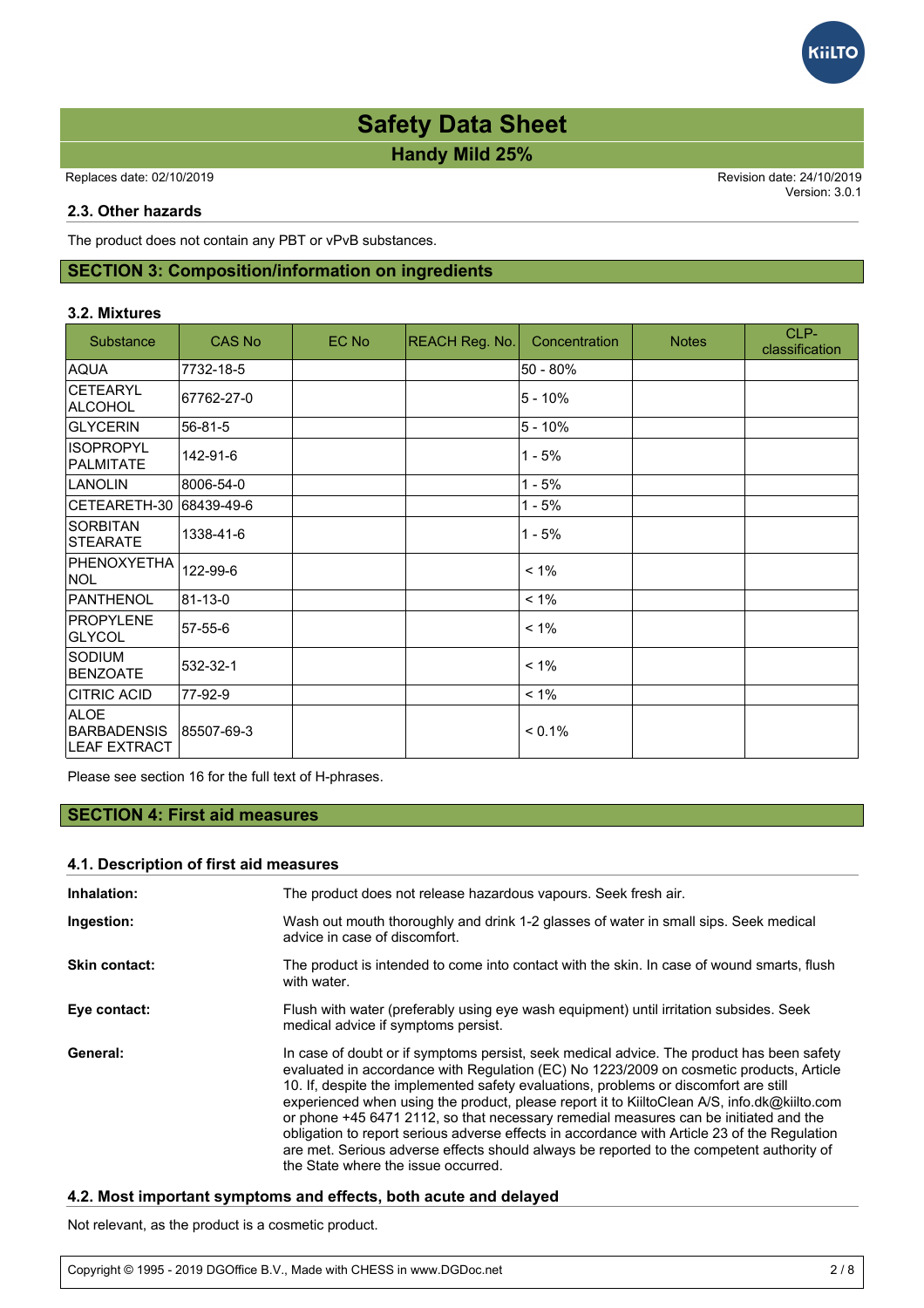**Handy Mild 25%**

Replaces date: 02/10/2019 Revision date: 24/10/2019

Version: 3.0.1

## **4.3. Indication of any immediate medical attention and special treatment needed**

No special immediate treatment required. Treat symptoms.

### **SECTION 5: Fire-fighting measures**

#### **5.1. Extinguishing media**

| Suitable extinguishing media:      | The product is not directly flammable. Choose extinguishing agents based on the<br>surrounding fire. |
|------------------------------------|------------------------------------------------------------------------------------------------------|
| Unsuitable extinguishing<br>media: | Do not use water stream, as it may spread the fire.                                                  |

#### **5.2. Special hazards arising from the substance or mixture**

The product is not directly flammable. Avoid inhalation of vapour and fumes - seek fresh air. The product decomposes when combusted and the following toxic gases can be formed: Carbon monoxide and carbon dioxide.

### **5.3. Advice for fire-fighters**

Move containers from danger area if it can be done without risk. Avoid inhalation of vapour and flue gases - seek fresh air.

### **SECTION 6: Accidental release measures**

#### **6.1. Personal precautions, protective equipment and emergency procedures**

**For non-emergency personnel:** No special requirements.

**For emergency responders:** No special requirements.

# **6.2. Environmental precautions**

Avoid unnecessary release to the environment.

## **6.3. Methods and material for containment and cleaning up**

Contain and absorb spill with sand or other absorbent material and transfer to suitable waste containers. Wipe up drops and splashes with a cloth.

# **6.4. Reference to other sections**

See section 8 for type of protective equipment. See section 13 for instructions on disposal.

#### **SECTION 7: Handling and storage**

### **7.1. Precautions for safe handling**

No special requirements.

#### **7.2. Conditions for safe storage, including any incompatibilities**

Do not expose to heat (e.g. sunlight). Store frost-free. Storage temperature: 0-30 °C.

#### **7.3. Specific end use(s)**

None.

#### **SECTION 8: Exposure controls/personal protection**

#### **8.1. Control parameters**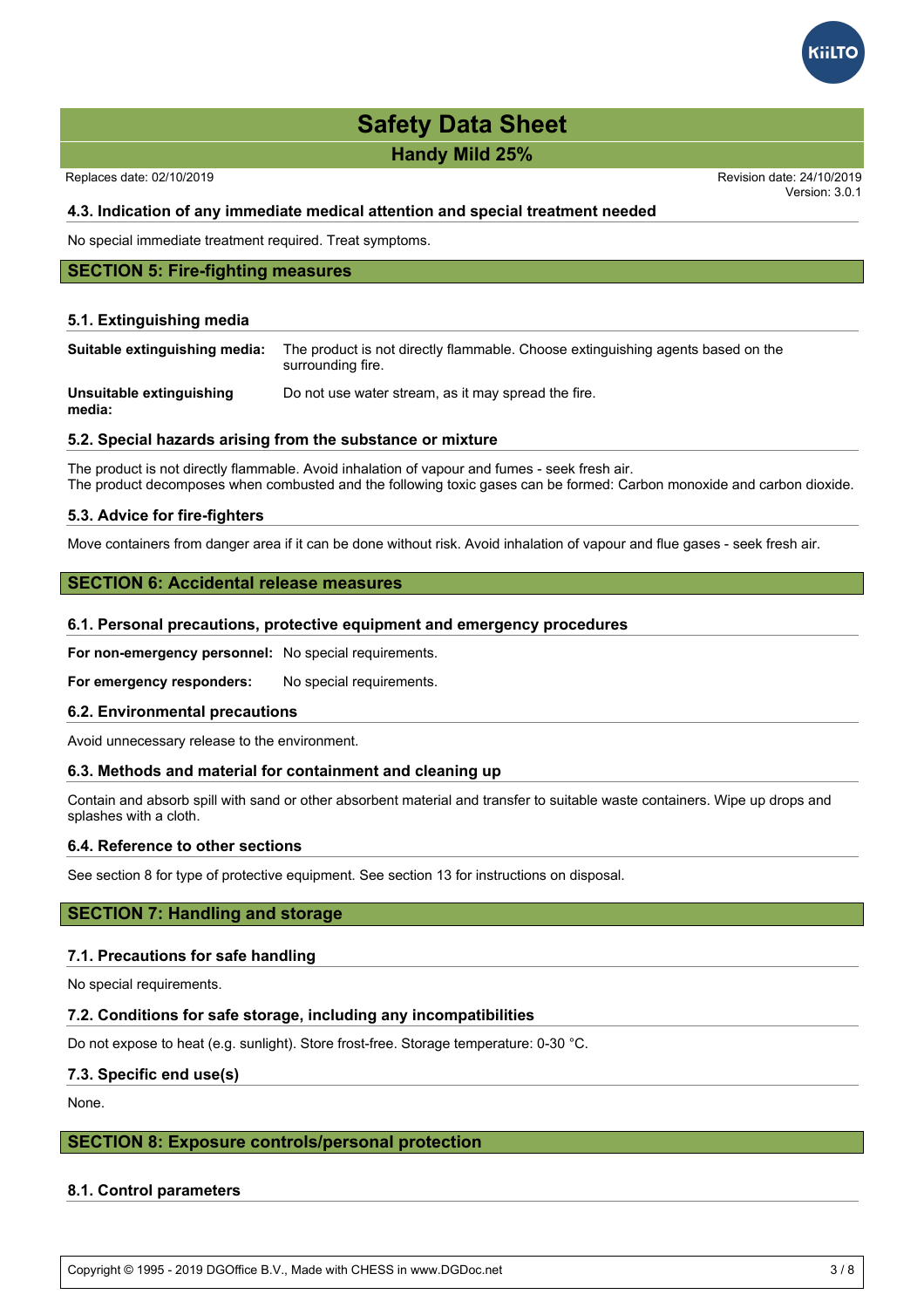

# **Handy Mild 25%**

Replaces date: 02/10/2019 Revision date: 24/10/2019

Version: 3.0.1

| Occupational exposure limit:                                            | Contains no substances subject to reporting requirements |  |  |
|-------------------------------------------------------------------------|----------------------------------------------------------|--|--|
| <b>Other Information:</b>                                               | The product requires no special exposure control.        |  |  |
| 8.2. Exposure controls                                                  |                                                          |  |  |
| Appropriate engineering<br>controls:                                    | Wear the personal protective equipment specified below.  |  |  |
| Personal protective equipment, Not required.<br>eye/face protection:    |                                                          |  |  |
| Personal protective equipment, Not required.<br>skin protection:        |                                                          |  |  |
| Personal protective equipment, Not required.<br>hand protection:        |                                                          |  |  |
| Personal protective equipment, Not required.<br>respiratory protection: |                                                          |  |  |
| <b>Environmental exposure</b><br>controls:                              | Ensure compliance with local regulations for emissions.  |  |  |

# **SECTION 9: Physical and chemical properties**

# **9.1. Information on basic physical and chemical properties**

| Parameter                               | Value/unit        |                |
|-----------------------------------------|-------------------|----------------|
| <b>State</b>                            | Cream             |                |
| Colour                                  | White             |                |
| Odour                                   | Neutral           |                |
| Solubility                              | Emulsifiable      |                |
| <b>Explosive properties</b>             | N/A               |                |
| Oxidising properties                    | N/A               |                |
| Parameter                               | Value/unit        | <b>Remarks</b> |
| pH (solution for use)                   | No data           |                |
| pH (concentrate)                        | $4.5 - 6.0$       |                |
| Melting point                           | No data           |                |
| Freezing point                          | No data           |                |
| Initial boiling point and boiling range | No data           |                |
| <b>Flash Point</b>                      | No data           |                |
| Evaporation rate                        | No data           |                |
| Flammability (solid, gas)               | No data           |                |
| <b>Flammability limits</b>              | No data           |                |
| <b>Explosion limits</b>                 | No data           |                |
| Vapour pressure                         | No data           |                |
| Vapour density                          | No data           |                |
| Relative density                        | No data           |                |
| Partition coefficient n-octonol/water   | No data           |                |
| Auto-ignition temperature               | No data           |                |
| Decomposition temperature               | No data           |                |
| Viscosity                               | 25000 - 55000 cps |                |
| Odour threshold                         | No data           |                |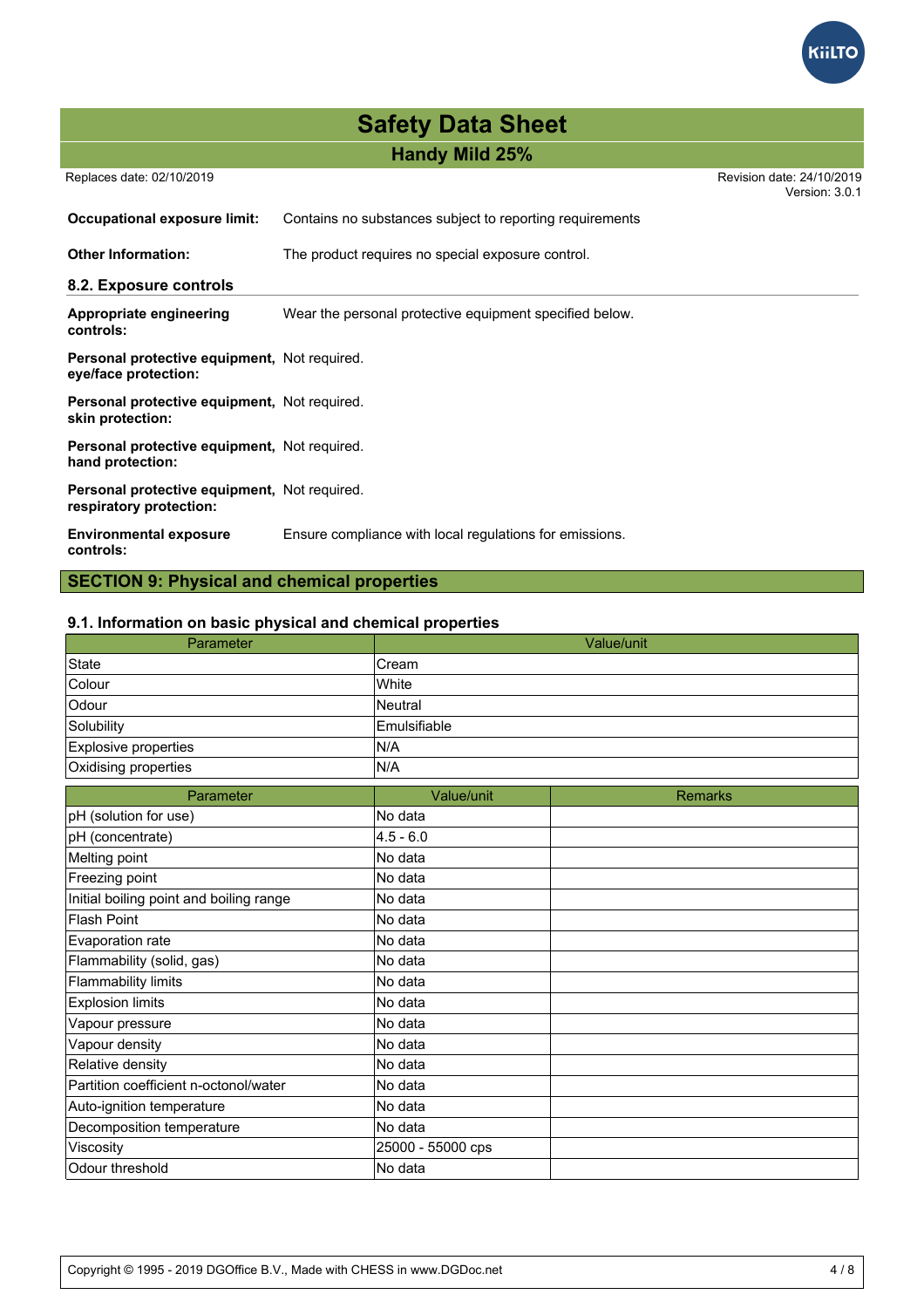**Handy Mild 25%**

Replaces date: 02/10/2019 Revision date: 24/10/2019

# **9.2 Other information**

| neter<br>. | <b>Tunit</b>                | παι κε |
|------------|-----------------------------|--------|
| Density    | $100 \text{ kg/m}^3$<br>900 |        |
|            |                             |        |

# **SECTION 10: Stability and reactivity**

# **10.1. Reactivity**

Not reactive.

# **10.2. Chemical stability**

The product is stable when used in accordance with the supplier's directions.

# **10.3. Possibility of hazardous reactions**

None known.

# **10.4. Conditions to avoid**

None known.

# **10.5. Incompatible materials**

None known.

# **10.6. Hazardous decomposition products**

The product decomposes when combusted or heated to high temperatures and the following toxic gases can be formed: Carbon monoxide and carbon dioxide.

# **SECTION 11: Toxicological information**

# **11.1. Information on toxicological effects**

| Acute toxicity - oral:                                     | Ingestion of large quantities may cause discomfort. The product does not have to be<br>classified. |
|------------------------------------------------------------|----------------------------------------------------------------------------------------------------|
| <b>Acute toxicity - dermal:</b>                            | The product does not have to be classified.                                                        |
| Acute toxicity - inhalation:                               | The product does not have to be classified.                                                        |
| <b>Skin corrosion/irritation:</b>                          | The product does not have to be classified.                                                        |
| Serious eye damage/eye<br><i>irritation:</i>               | Temporary irritation. The product does not have to be classified.                                  |
| <b>Respiratory sensitisation or</b><br>skin sensitisation: | The product does not have to be classified.                                                        |
| Germ cell mutagenicity:                                    | The product does not have to be classified.                                                        |
| <b>Carcinogenic properties:</b>                            | The product does not have to be classified.                                                        |
| <b>Reproductive toxicity:</b>                              | The product does not have to be classified.                                                        |
| <b>Single STOT exposure:</b>                               | The product does not release hazardous vapours.                                                    |
| <b>Repeated STOT exposure:</b>                             | The product does not have to be classified.                                                        |
| <b>Aspiration hazard:</b>                                  | No hazards.                                                                                        |

Copyright © 1995 - 2019 DGOffice B.V., Made with CHESS in www.DGDoc.net 5 / 8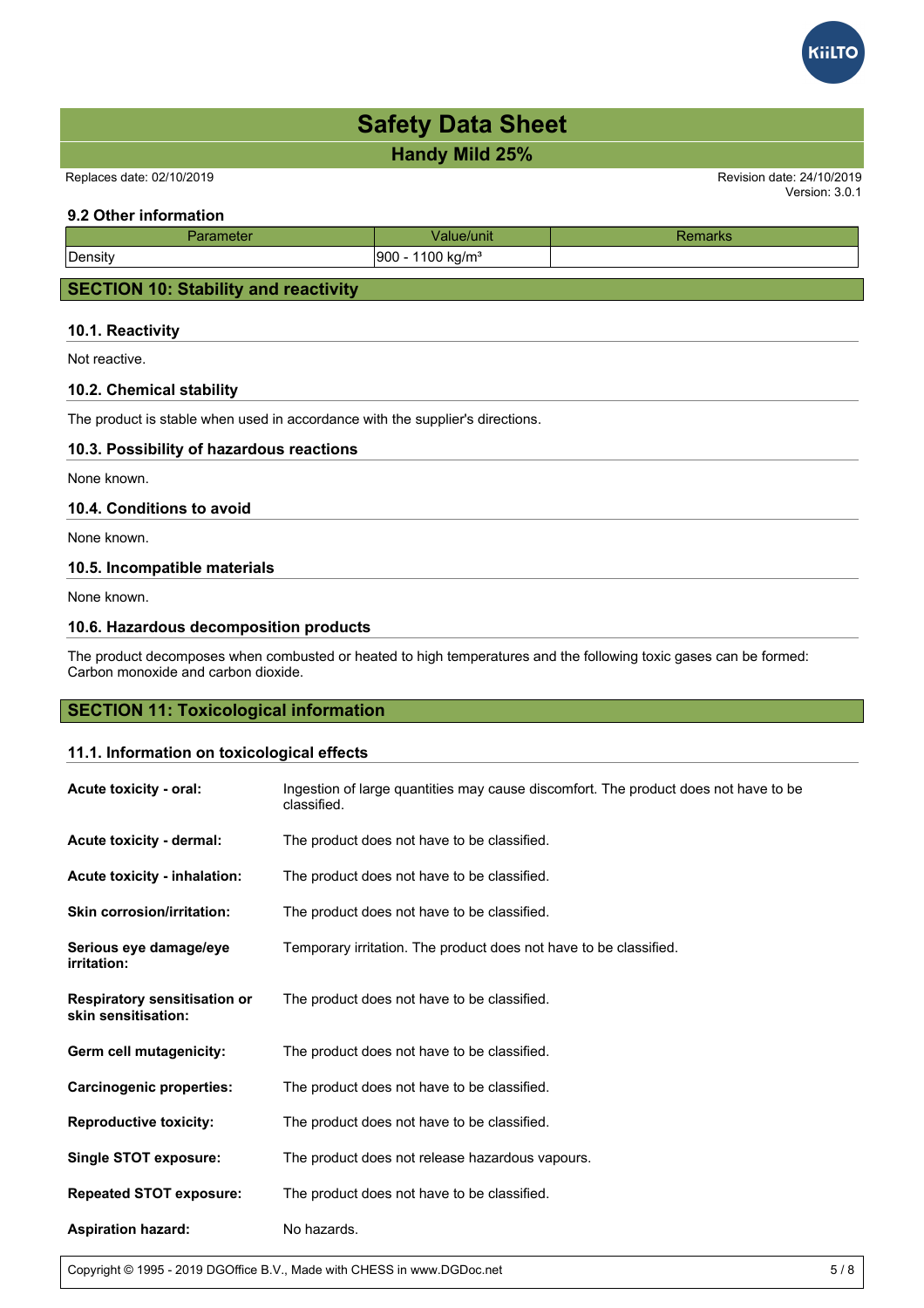

# **Handy Mild 25%**

Replaces date: 02/10/2019 Revision date: 24/10/2019

Version: 3.0.1

**Other toxicological effects:** The product has been safety evaluated in accordance with Regulation (EC) No 1223/2009 on cosmetic products, Article 10.

# **SECTION 12: Ecological information**

## **12.1. Toxicity**

The product does not have to be classified.

### **12.2. Persistence and degradability**

Expected to be biodegradable.

# **12.3. Bioaccumulative potential**

No bioaccumulation expected.

#### **12.4. Mobility in soil**

Test data are not available.

# **12.5. Results of PBT and vPvB assessment**

The product does not contain any PBT or vPvB substances.

## **12.6. Other adverse effects**

None known.

# **Other Information**

The product carries the Nordic Eco-label. See the criteria at http://www.ecolabel.dk/kriterier.

# **SECTION 13: Disposal considerations**

#### **13.1. Waste treatment methods**

Contact the local authorities.

Empty, cleansed packaging should be disposed of for recycling. Uncleansed packaging is to be disposed of via the local wasteremoval scheme.

**Category of waste:** 07 06 99 wastes not otherwise specified

# **SECTION 14: Transport information**

**14.1. UN-No.:** Not applicable. **14.4. Packing group:** Not applicable. **14.2. UN proper shipping name: 14.3. Transport hazard class(es):**

Not applicable.

Not applicable. **14.5. Environmental hazards:**

Not applicable.

#### **14.6. Special precautions for user**

None.

# **14.7. Transport in bulk according to Annex II of MARPOL and the IBC Code**

Not applicable.

# **SECTION 15: Regulatory information**

# **15.1. Safety, health and environmental regulations/legislation specific for the substance or mixture**

Copyright © 1995 - 2019 DGOffice B.V., Made with CHESS in www.DGDoc.net 6 / 8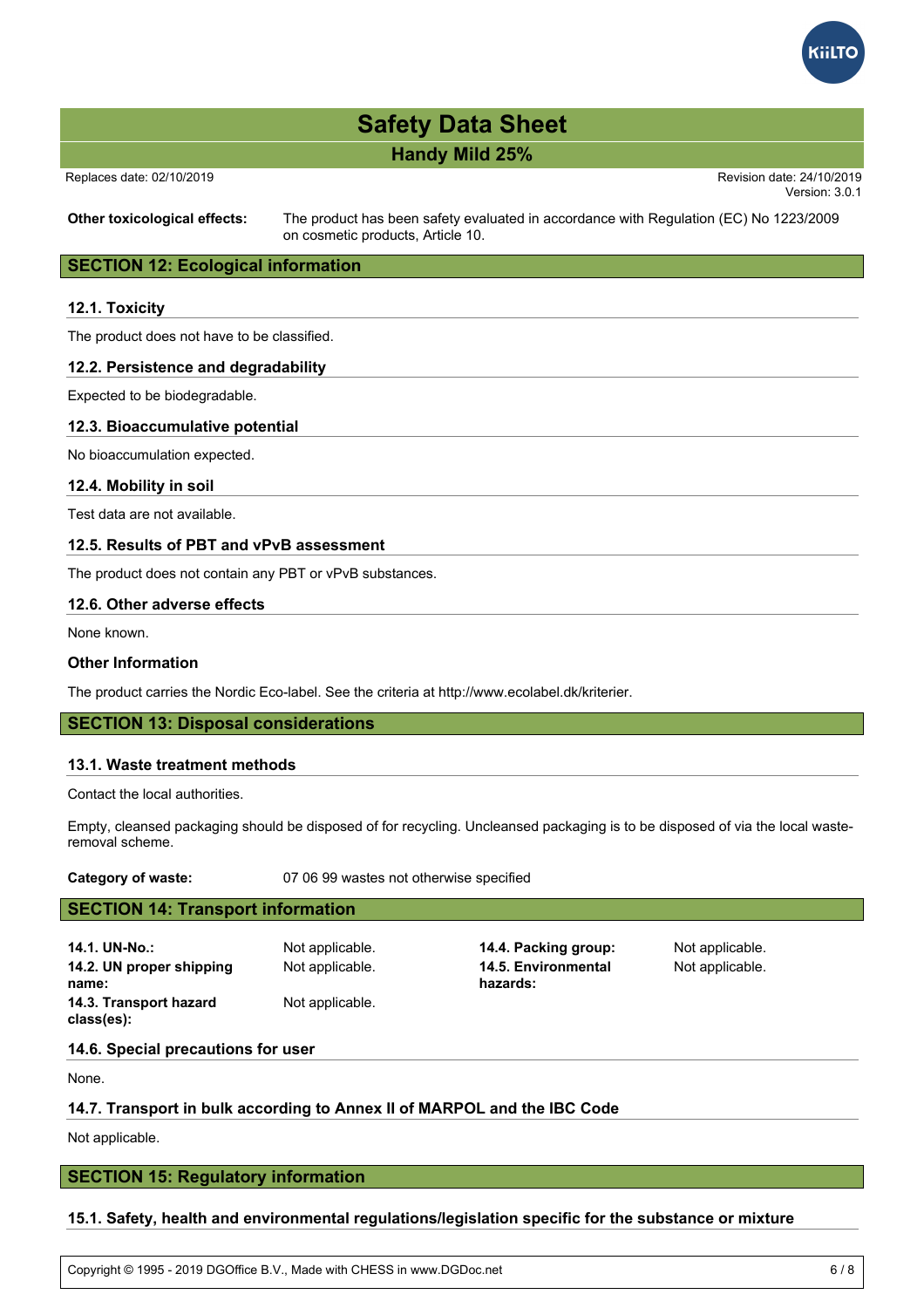

# **Handy Mild 25% Safety Data Sheet**

Replaces date: 02/10/2019 Revision date: 24/10/2019

Version: 3.0.1

**Special Provisions:** This product is covered by Regulation (EC) No 1223/2009 of the European Parliament and of the Council on cosmetic products. The product is therefore not covered by Regulation (EC) No 1272/2008 of the European Parliament and Council of 16 December 2008 on classification, labelling and packaging of substances and mixtures in accordance with Article 1, Paragraph 5c. Moreover, the product contains none of the substances listed in Regulation 1907/2006 EC Article 31, Paragraph 1b) and c) or Paragraph 3 a), b) and c). As a result of this the product is not covered by Regulation (EC) No 1907/2006 of the European Parliament and Council of 18 December 2006 concerning the Registration, Evaluation, Authorisation and Restriction of Chemicals (REACH), in which Article 31 sets out the requirements for safety data sheets. There is therefore no requirement for a safety data sheet to be drawn up for the above products in order to comply with the requirements of the Regulation.

### **15.2. Chemical Safety Assessment**

**Other Information:** Chemical safety assessment has not been performed. The product has been safety evaluated in accordance with Regulation (EC) No 1223/2009 on cosmetic products, Article 10.

# **SECTION 16: Other information**

# **Version history and indication of changes**

| <b>Version</b>        | <b>Revision date</b>                                                                                                          | Responsible           | <b>Changes</b>                   |
|-----------------------|-------------------------------------------------------------------------------------------------------------------------------|-----------------------|----------------------------------|
| 3.0.1                 | 24/10/2019                                                                                                                    | KiiltoClean A/S (SKP) | Name, 4, 16                      |
| 3.0.0                 | 02/10/2019                                                                                                                    | KiiltoClean A/S (SKP) | 1.1 (Art. Numbers), 1.3, 8.1, 16 |
| 2.2.0                 | 21/11/2016                                                                                                                    | PLUM A/S (SKP)        | Minor change in section 3        |
| 2.1.0                 | 11/11/2015                                                                                                                    | lSKP                  | 2015/830 (UK)                    |
| 2.0.0                 | 19/02/2015                                                                                                                    | ISKP                  | 453/2010 (UK)                    |
| <b>Abbreviations:</b> | DNEL: Derived No Effect Level<br><b>PNEC: Predicted No Effect Concentration</b><br>PBT: Persistent, Bioaccumulative and Toxic |                       |                                  |

|                           | vPvB: Very Persistent and Very Bioaccumulative<br>STOT: Specific Target Organ Toxicity                                                     |
|---------------------------|--------------------------------------------------------------------------------------------------------------------------------------------|
| <b>Other Information:</b> | Shelf life: 30 months.                                                                                                                     |
| <b>Vendor notes:</b>      | The product is used for the regenerating and care of the skin. Suitable for dry skin. Apply<br>carefully on clean and dry skin after work. |
| Date:                     | 24/10/2019                                                                                                                                 |
| SDS is prepared by        |                                                                                                                                            |
| Company:                  | KiiltoClean A/S                                                                                                                            |
| <b>Address:</b>           | Frederik Plums Vej 2                                                                                                                       |
| Zip code:                 | 5610                                                                                                                                       |
| City:                     | Assens                                                                                                                                     |
| Country:                  | <b>DENMARK</b>                                                                                                                             |
| E-mail:                   | info.dk@kiilto.com                                                                                                                         |
| <b>Phone:</b>             | +45 64712112                                                                                                                               |